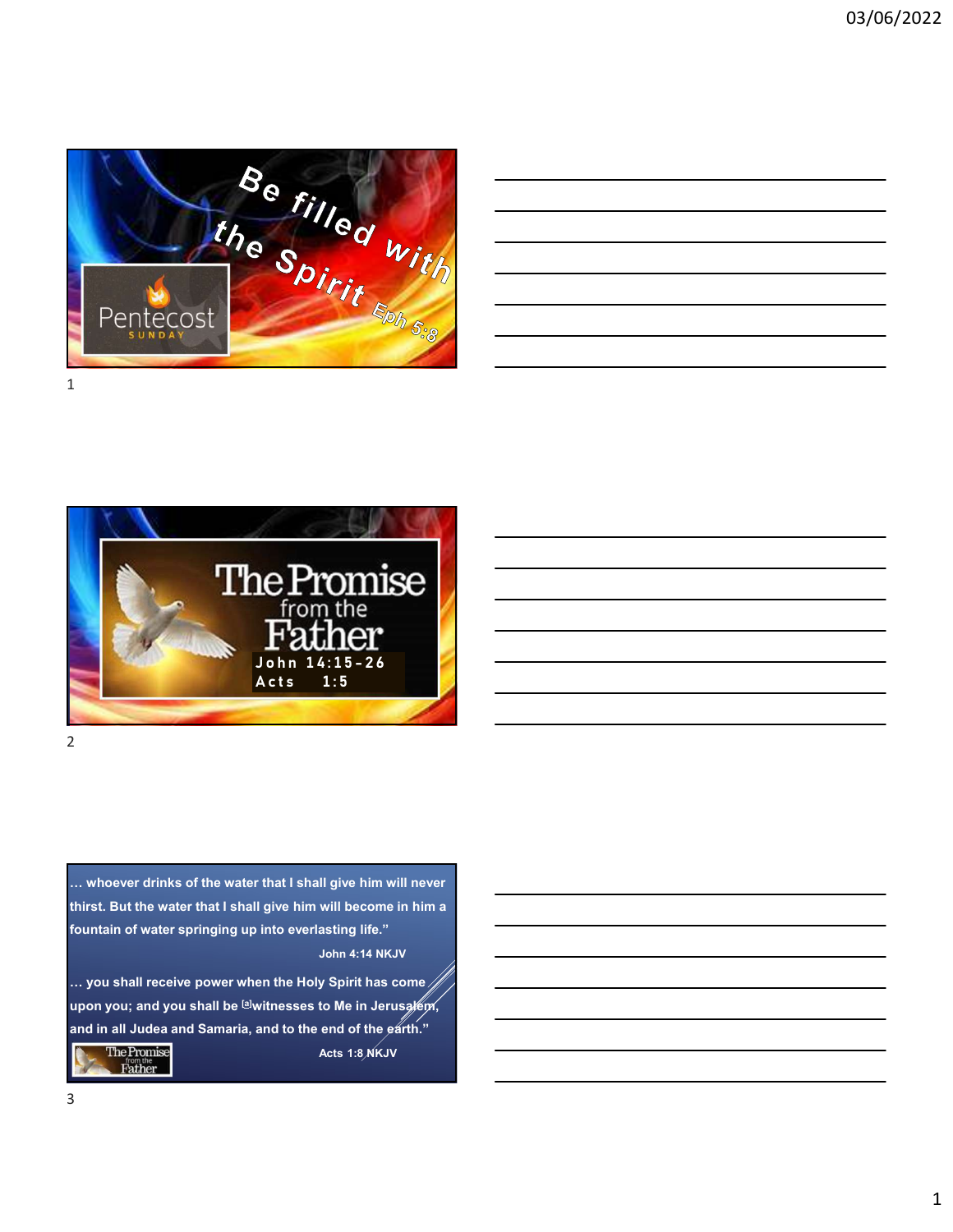… God foretold by the mouth of all His prophets, that the<br>Christ would suffer, He has thus fulfilled. Repent therefore …<br>… so that times of refreshing may come from the presence of<br>the Lord, and that He may send Jesus Chri Christ would suffer, He has thus fulfilled. Repent therefore …<br>Christ would suffer, He has thus fulfilled. Repent therefore …<br>… so that times of refreshing may come from the presence of<br>the Lord, and that He may send Jesus … so that times of refreshing may come from the presence of the Christ would suffer, He has thus fulfilled. Repent therefore which that the Christ would suffer, He has thus fulfilled. Repent therefore where the Lord, and that He may send Jesus Christ, …<br>whom heaven must receive un whom heaven must receive until the times of reference of the times of refreshing may come from the presence of<br>the Lord, and that He may send Jesus Christ, ...<br>whom heaven must receive until the times of restoration of  $\frac$ ... God foretold by the mouth of all His prophets, that the<br>Christ would suffer, He has thus fulfilled. Repent therefore ...<br>things of the Lord, and that He may send Jesus Christ, ...<br>whom heaven must receive until the tim ... God foretoid by the mouth of all His prophets, that the<br>Christ would suffer, He has thus fulfilled. Repent therefore ...<br>the Lord, and that He may send Jesus Christ, ...<br>whom heaven must receive until the times of rest



4

- $5<sub>5</sub>$
- $>$  not be vague, thoughtless and foolish
- 
- 
- 
- 
- > Making melody with all your heart to the Lord,  $\begin{array}{|c|c|} \hline \textbf{S} & \textbf{S} & \textbf{S} \end{array}$
- > all times and for everything giving thanks<br>Spirit filled

Eph 5:17-20 CAMP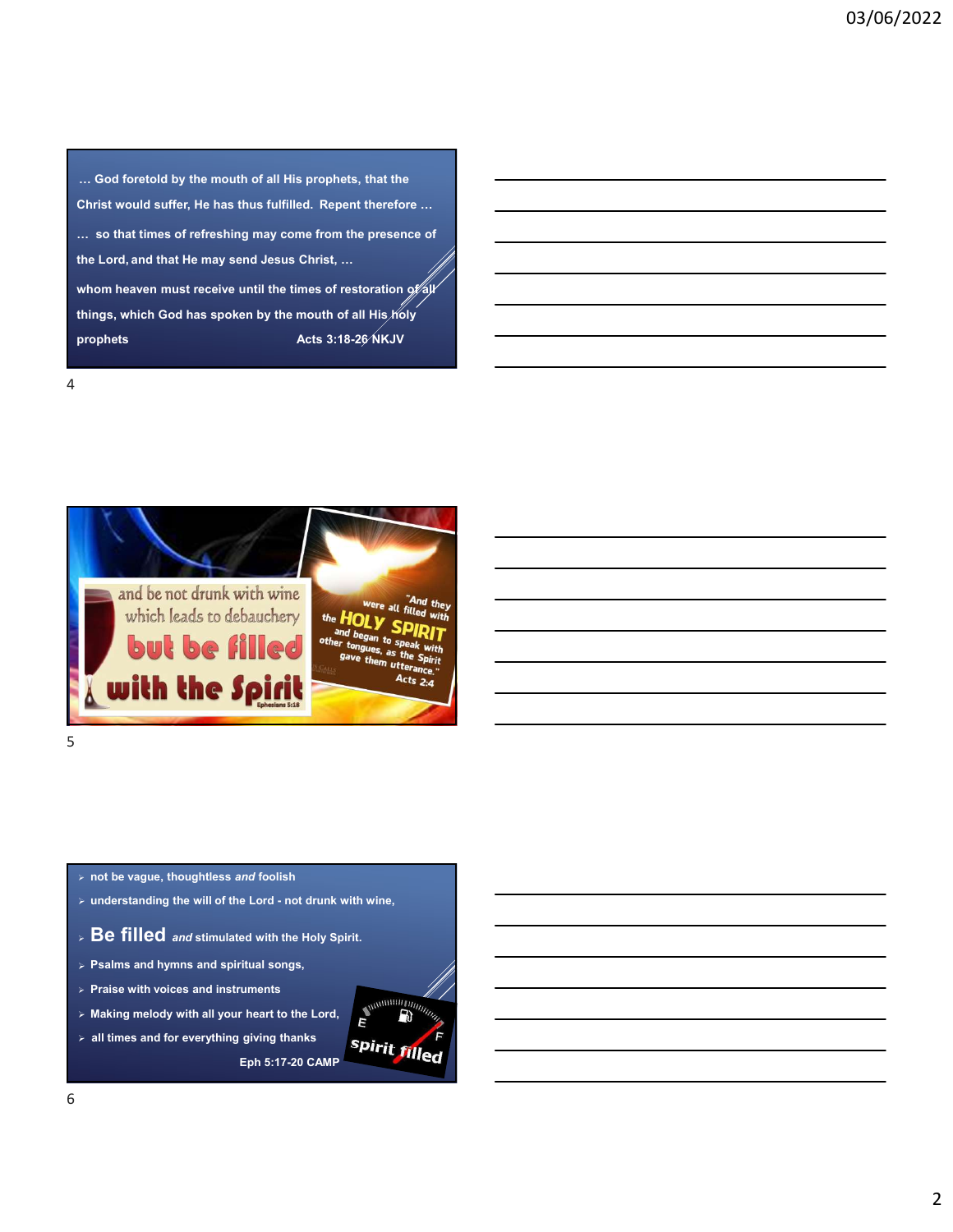- 
- 
- 
- 



7

The Promise of the Holy Spirit

On the last day, that great day of the feast, Jesus



## Barriers

8 and 2010 and 2010 and 2010 and 2010 and 2010 and 2010 and 2010 and 2010 and 2010 and 2010 and 2010 and 2010

- Over intellectualize
- ▶ Not hunger for God
- ► Enjoy world and sin
- ► Like to be in control
- ▶ No patience to wait on God